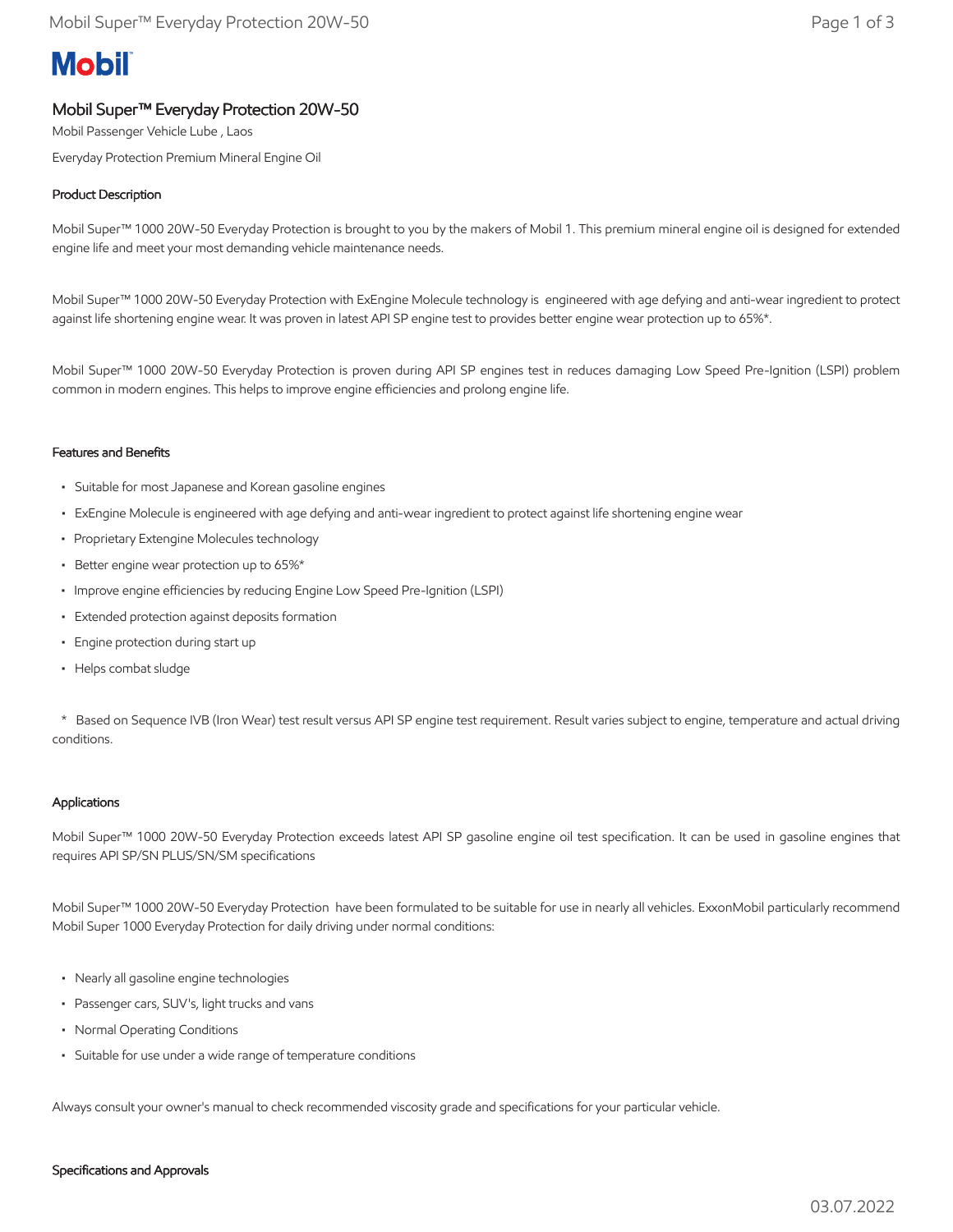| This product meets or exceeds the requirements of: |
|----------------------------------------------------|
| API SL                                             |
| API SM                                             |
| API SN                                             |
| API SN PLUS                                        |
| API SP                                             |

#### Properties and Specifications

| Property                                                              |            |
|-----------------------------------------------------------------------|------------|
| Grade                                                                 | SAE 20W-50 |
| Pour Point, °C, ASTM D97                                              | $-27$      |
| Flash Point, Cleveland Open Cup, °C, ASTM D92                         | 239        |
| Ash, Sulfated, mass%, ASTM D874                                       | 0.8        |
| Viscosity Index, ASTM D2270                                           | 128        |
| Total Base Number, mgKOH/g, ASTM D2896                                | 7.5        |
| Density @ 15.6 C, g/ml, ASTM D4052                                    | 0.882      |
| Kinematic Viscosity @ 100 C, mm2/s, ASTM D445                         | 17         |
| Kinematic Viscosity @ 40 C, mm2/s, ASTM D445                          | 147        |
| Hi-Temp Hi-Shear Viscosity @ 150 C 1x10(6) sec(-1), mPa.s, ASTM D4683 | 2.5        |
| Mini-Rotary Viscometer, Apparent Viscosity, -20 C, mPa.s, ASTM D4684  | 14900      |

#### Health and safety

Health and Safety recommendations for this product can be found on the Material Safety Data Sheet (MSDS) @ [http://www.msds.exxonmobil.com/psims](http://www.msds.exxonmobil.com/psims/psims.aspx) /psims.aspx

All trademarks used herein are trademarks or registered trademarks of Exxon Mobil Corporation or one of its subsidiaries unless indicated otherwise. 07-2021